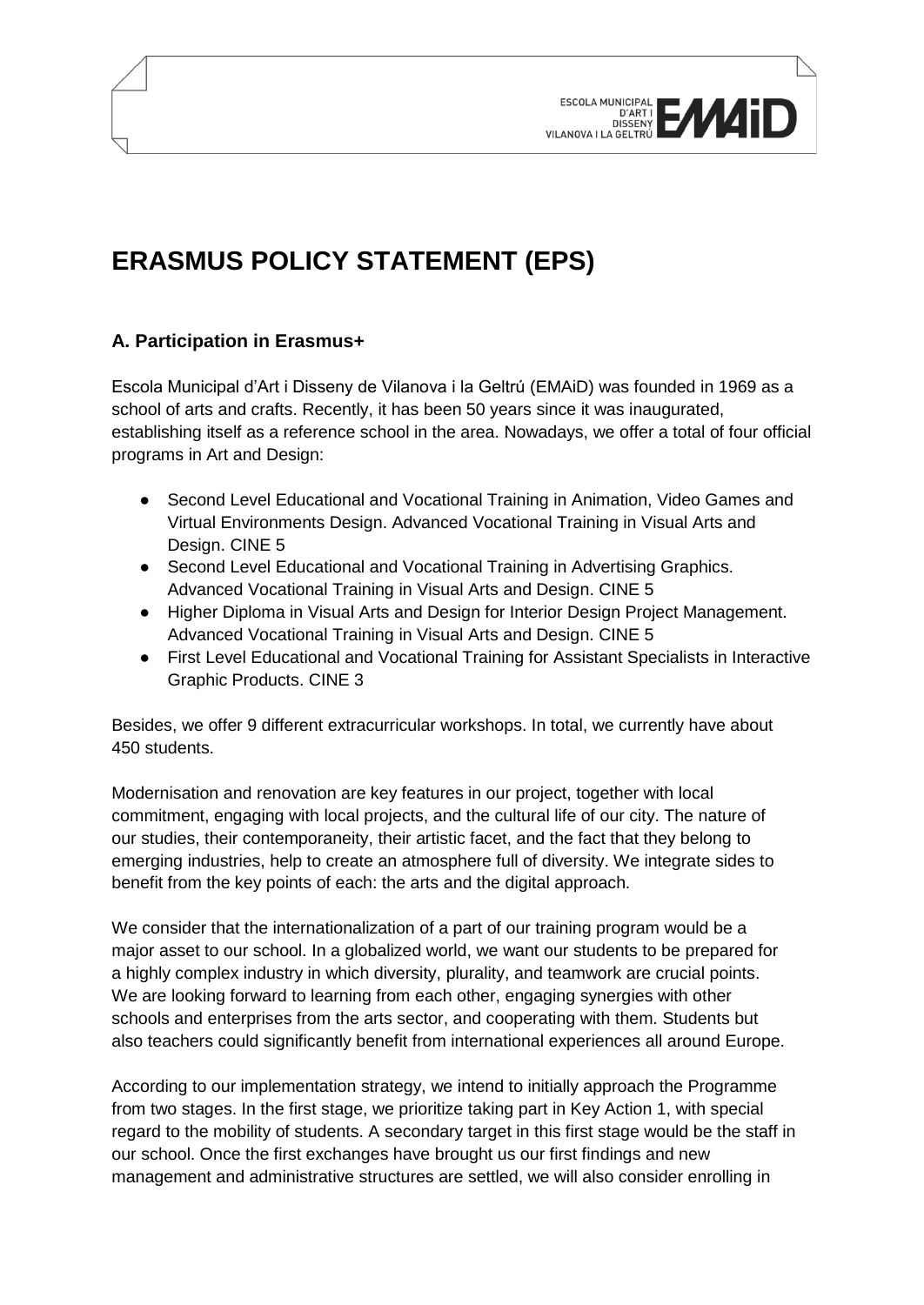other activities, such as Key Action 2. This process will go hand in hand with establishing ways to help people interested in exchanging experiences to achieve a sufficient language level so that they are capable of having a successful foreign experience.

ESCOLA MUNICIPAL<br>DISSENY **EMMIT** 

We are aware of the economical difficulties that students might have to deal with within their trip experience when it comes to enrolling in the Programme. Consequently, we prioritize European neighbouring countries, so that the expenses become more affordable for our students. Our selection criteria with regard to choosing our partners gives priority to Arts and Design schools that might share our vision, goals, and values but also broaden them. As a school we want to build synergies and cooperation networks with allies that might help us to reflect on new educational approaches and methodologies.

For more information, you can visit the school website: https://www.emaid.cat/

### **B. Strategy, objectives and impact**

Concerning EMAiD's participation in the Erasmus+ Programme, our primary goal is to offer students the possibility to take part in international experiences, which will surely bring them several valuable skills, knowledge, and expertise to complete and improve both their academic and personal training. In this regard, we aim to provide students practices to improve their linguistic proficiency and communication skills and also allow them to know other professional environments.

Our institution believes that this opportunity will improve the quality of the education we provide to our students, as well as the professional competence that has to be fulfilled in our courses. We expect these goals will not only benefit the participant students, but also the teaching staff and the rest of the students.

After a first initial period, we will also consider expanding the international training to the teaching staff. We aim to learn about cooperation synergies with other HEIs, institutions, and companies that operate in professional backgrounds close to our courses: Graphic Design, Interior Design, and Video Game Design and Virtual Environments.

EMAiD has the goal to train future professionals in Art and Design. Since 2009, we offer an Advanced Vocational Training in Visual Arts and Design course on Video Game Design and Virtual Environments, which pioneered this type of course in the public institutions in Catalonia. Thereafter, one of the strategic points of our School is to connect creativity to new technologies and new emerging sectors. We collaborate with other institutions with a strategy based on stimulating and developing the technological environment business world, such as Neàpolis (Public Innovation Agency for ICT, the multimedia sector, creativity, and entrepreneurship. https://www.neapolis.cat/), located in our city, and I2cat (Development Centre and Research that drives R&D activities in the technological environment in Catalonia, [https://i2cat.net/\)](https://i2cat.net/).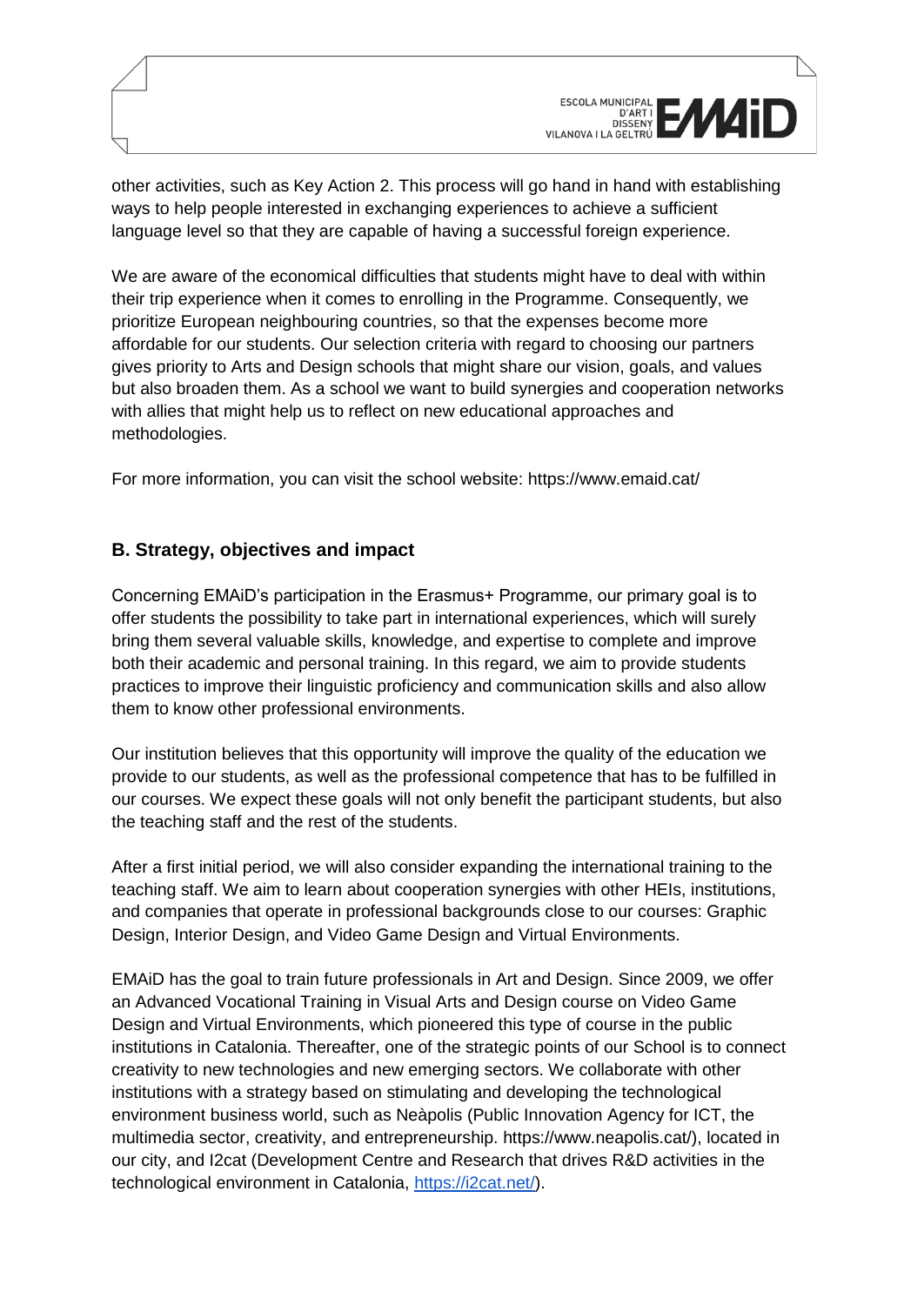Our school relies upon the many advantages that the Erasmus+ mobility programme will bring us. We expect to build new relations and to have the opportunity to cooperate with other educational institutions. We are especially interested in developing teaching and learning strategies in new technologies within the Advanced Vocational Training in Art and Design (Cicles Formatius de Grau Superior). We aim to contribute towards ensuring better teaching of Art and Design, providing answers to current needs, and to open up new channels that use new generations' creative abilities.

We expect that participating in building a European Education Area will provide a more globalised vision and a space for exchanging ideas and it will also offer experiences about production and innovation processes. We consider them to be important in order to develop training programmes connected to creative and technological environments.

The Department of Education of the Regional Government of Catalonia (http://educacio.gencat.cat/ca/inici) has been working in the last few years to create a Consortium for the different art and design schools in Catalonia, for the purpose of undertaking mobilities and other Erasmus+ actions. Once we are awarded the ECHE, we aim to enrol this consortium in order to manage mobilities and have the right support, get information, and guidance in the different Erasmus+ activities that we might undertake.

#### Goals to achieve once we are awarded the ECHE:

GOAL 1: application and access to the Art and Design Schools Consortium (which is still in design phase).

GOAL 2: regarding mobility experiences, we aim to undertake 1 to 3 international exchanges during the first three years participating in the Erasmus+ Programme.

GOAL 3: during the first year, at the end of mobility experiences, we will establish feedback and sharing tools: we will conduct talks to share the experience and present the projects undertaken in the destination countries.

GOAL 4: together with the Personnel Department of the Vilanova i la Geltrú City Council (https://www.vilanova.cat/), we will make an assessment about the conditions and opportunities concerning staff mobilities.

GOAL 5: to set an analysis process that allows us to determine the influence in those measurable aspects of the Erasmus+ Programme in the nearby professional and business environment.

## **C. Indicators**

A list concerning the goals mentioned above and their indicators is provided below: